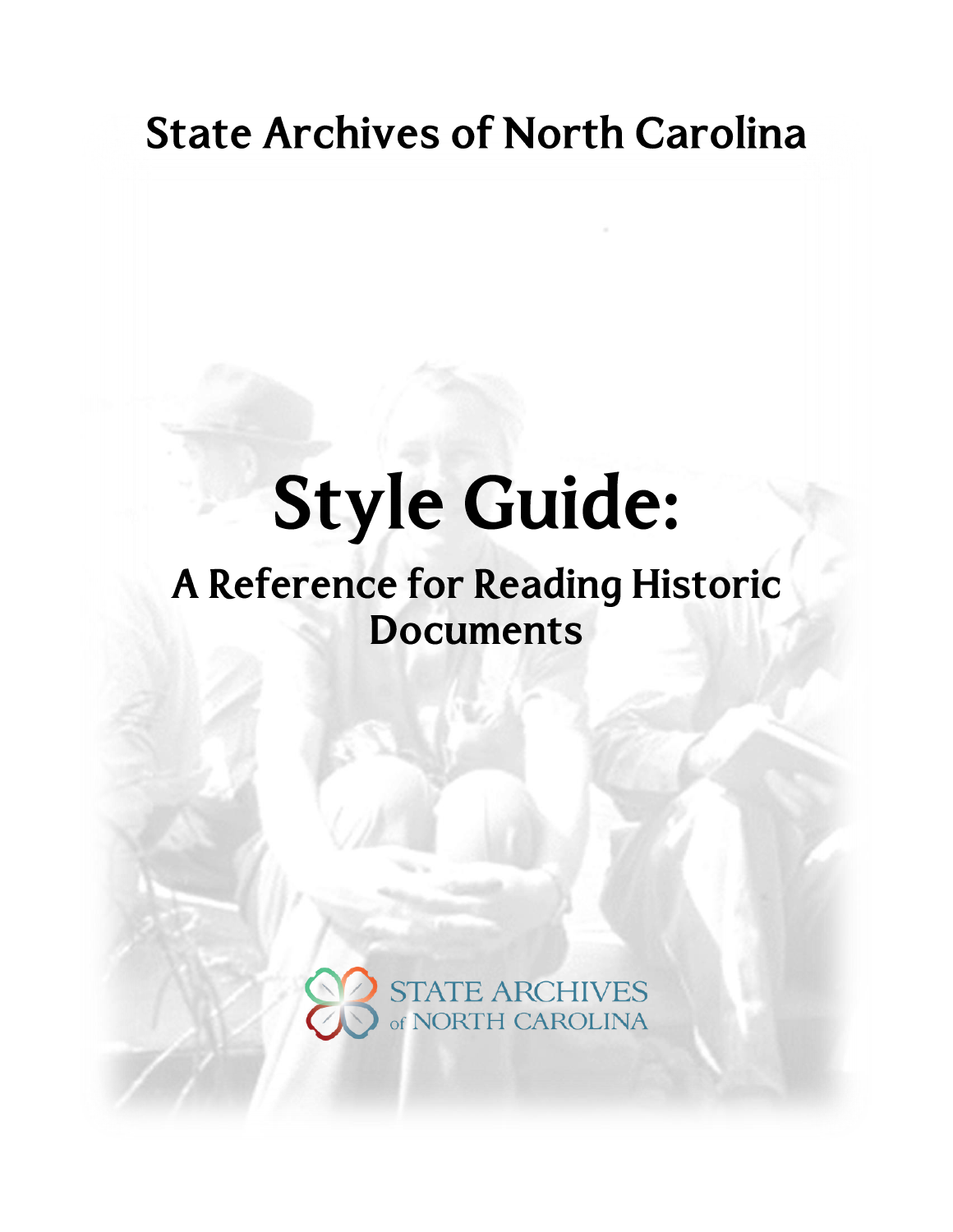### Deciphering Handwritten Records

One hurdle to using and transcribing historic documents is how handwriting has changed over time – and that we don't write in cursive nearly as much as we used to.

Here are some tips for reading handwritten documents!

#### **Tips: Decoding Handwritten Documents**

- 1. It's important to take time to study the handwritten text. Use context clues to determine the content of the message and better understand the intent of the writer.
- 2. Use reference tools and resources: it may be necessary to consult geographical dictionaries to identify unfamiliar town names and/or understand town origins. In examining North Carolina records, a great online resource for this is [NCPedia,](http://www.ncpedia.org/) which includes access to an excellent geographical dictionary, the [Gazetteer.](http://www.ncpedia.org/gazetteer)
- 3. Getting a second opinion doesn't hurt, especially from your friendly neighborhood reference archivist!

#### **Abbreviations, shorthand, lettering**

Oftentimes words were abbreviated by removing certain letters or all but the first and last letters of a word or name (see Fig. 1 on the next page). Latin, being the chief language of record in the Middle Ages, introduced a system of abbreviations to simplify the copying of many repetitious portions of words.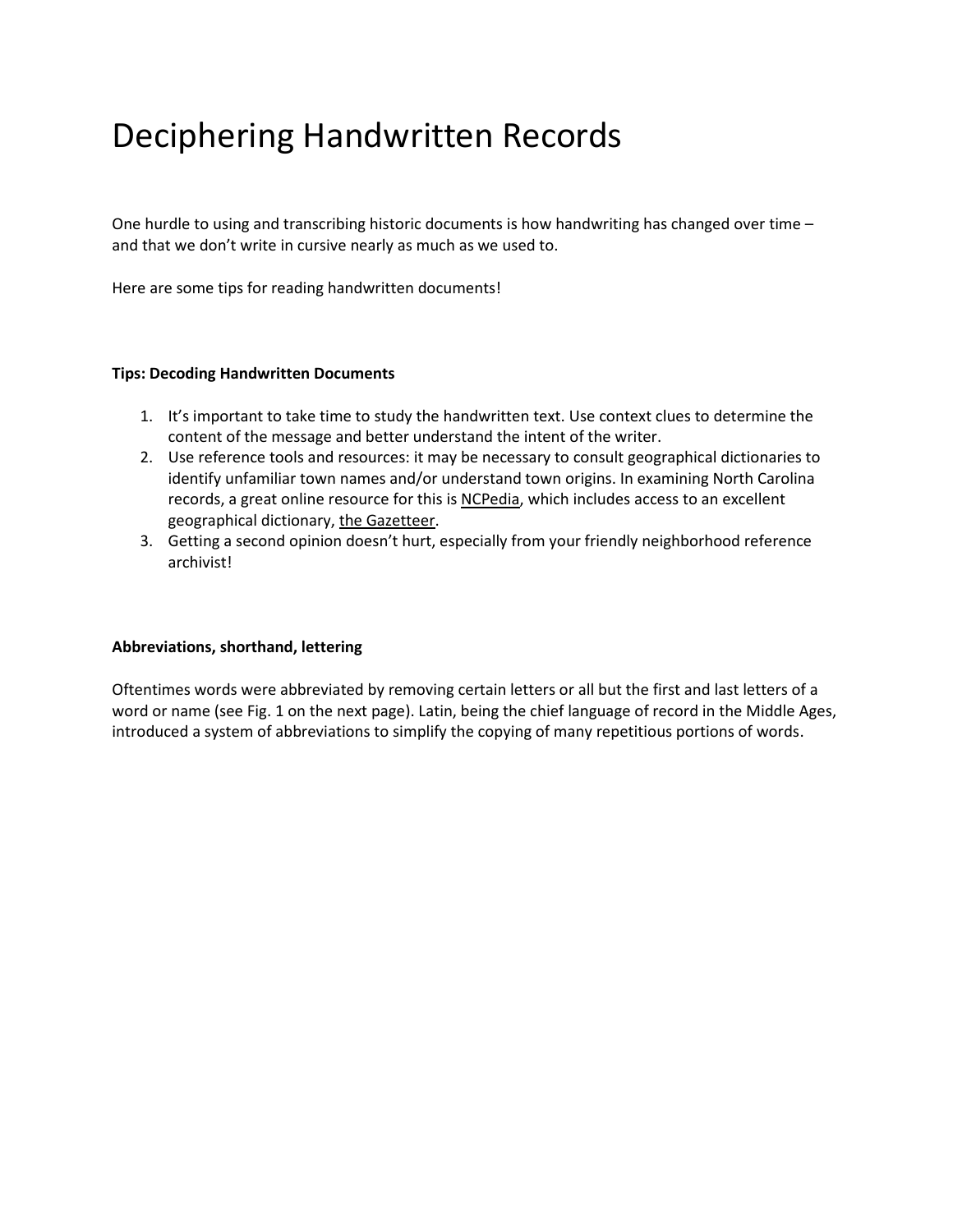*Fig. 1: Common name abbreviations in the 17th and 18th centuries. [\(source\)](http://freepages.family.rootsweb.ancestry.com/~emty/Old_Handwriting_and_Symbols.html)*

Superior-letter abbreviations were also used, for example:

- s<sup>d</sup> for "said"
- prsence for "presence"
- Rich<sup>d</sup> for "Richard"
- wch for "which"

Some writers simply shortened words and left no other indication of the missing letters, such as written phrases like:

- "I am sir yr most obt and hble servt," which reads as "I am sir your most obedient and humble servant"
- "abt two hund wt of spare Cordage," which reads as "about two hundred weight of spare Cordage"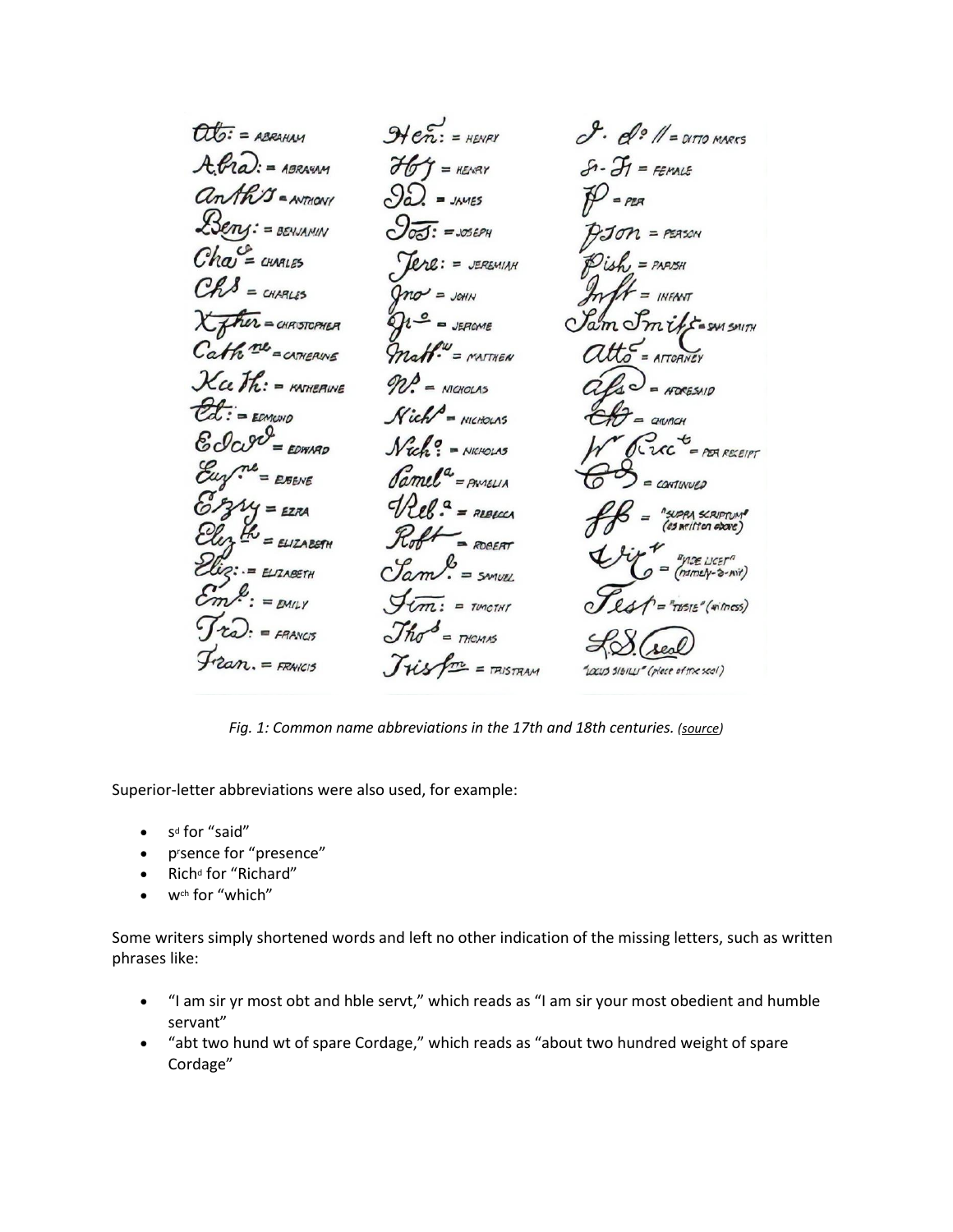In terms of lettering, special letter forms and symbols were often used to condense text, like the tailed s, the thorn, the ampersand, monetary symbols, and symbols used in place of names. The tailed *s* is often mistaken for an *f*, and two *s*'s together look like a *p* (see Fig. 2).

Among several Achs payed last Sepron of Parliament he Butish bolonces, there is one for the Encourages. in America, This encouragement is sovery contra Brutain and the Southern ng both to great Coloniero, er recommend to you to pursue such ! nemums, the Inhabitants of this bountry, to enter with Spire profitable a Cultivation. Dermit the here to observe

*Fig. 2: Examples of the tailed s (as seen in "passed" and "session") and arbitrary capitalization of words. [\(source\)](http://digital.ncdcr.gov/cdm/compoundobject/collection/p16062coll36/id/2842/rec/327)*

The thorn, often mistaken for the letter *y*, represents the "th" sound (see Fig. 3); thus, the word:

- $y<sup>e</sup>$  is "the"
- $y^t$  is "that"
- y<sup>m</sup> is "them"



*Fig. 3: The handwritten versus printed thorn. ([source](http://www.kenyonreview.org/2009/01/this-post-is-brought-to-ye-by-the-letter-thorn/))*

This misconception of the thorn has led to such visible modern errors as "Ye Olde Gift Shoppe."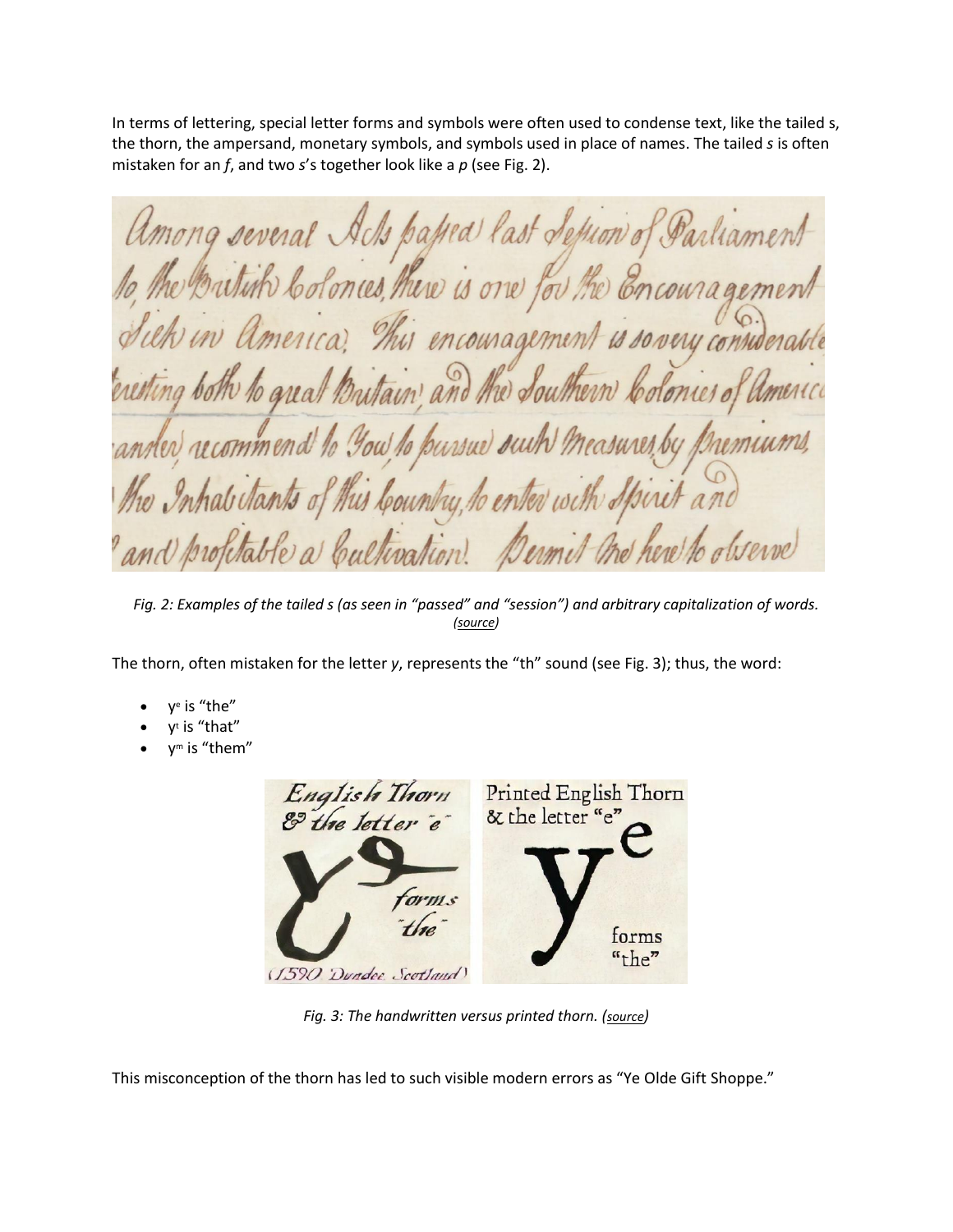There are also several letters that need careful attention, as they are visually very similar to one another—particularly L and S, J and T, K and R, and several others (see Fig. 4).

 $\eta$ ,  $\eta$  $n<sub>1</sub>$  $\mathbf{a}$ π \*Confusion tomminies readis in not correctly identifying  $e$ ,  $\omega$   $\omega$  ine following words  $P = \sin x$  $\delta$ *Ahry*  $\epsilon$  deep  $n_{\rm f}$  $\mathcal{L}_{\mathcal{S}}$ 

*Fig. 4: Colonial handwriting samples.*

Capital letters were also written in many different styles, and it is apparent when examining text from this era that words were often capitalized without any apparent reason and proper names were usually left in lower case (see Fig. 2). *[\(source\)](http://onhgs.org/colonialscript.htm)*

#### **Writing Styles**

Several different styles of writing have developed over the centuries. Legal and court scribes used a style of handwriting (referred to as "court hand") to help distinguish their works from the "Gothic" style of script, which was used in the Middle Ages for religious documents. "Court hand" was the predecessor to "secretary hand" in the 16th and 17th centuries and then, as literacy increased, a new, thin, flowing style referred to as "italic hand" became more common and is the style of writing that is in use today.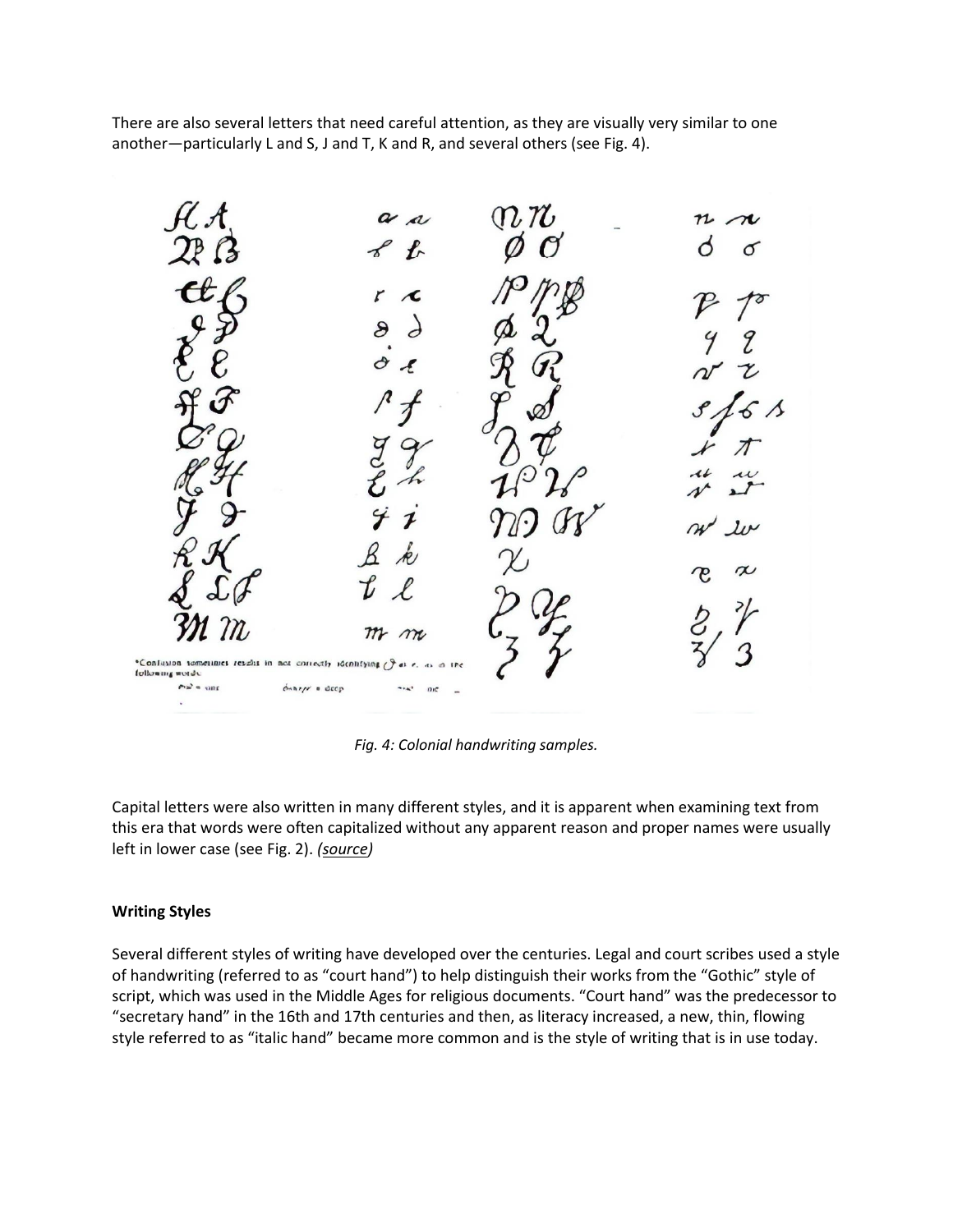BCDEFG H. T.R. L.  $2.9.$ f T a b c d e f g h i h l m Art is gain'd by great Labour & Industry **Secretary** Hand Ear God and Loureur the Line

*An example of the italic style versus the secretary style of writing. [\(source\)](https://www.colonialsociety.org/node/663)*

#### **Phonetic Spelling**

It wasn't until the nineteenth century that a standard of spelling was introduced. Until then, people would often write what they heard (using what is otherwise known as phonetic spelling) and not necessarily what was said, so pronunciation was particularly important. Inconsistencies in spelling, according to Leary (1996), were attributed to one of four tendencies:

- Adding letters
	- "wee" for "we"
	- "doe" for "do"
- Dropping letters
	- "puding" for "pudding"
	- "begining" for "beginning"
- Substituting letters
	- "heyrs" or "hairs" for "heirs"
- Substituting sounds